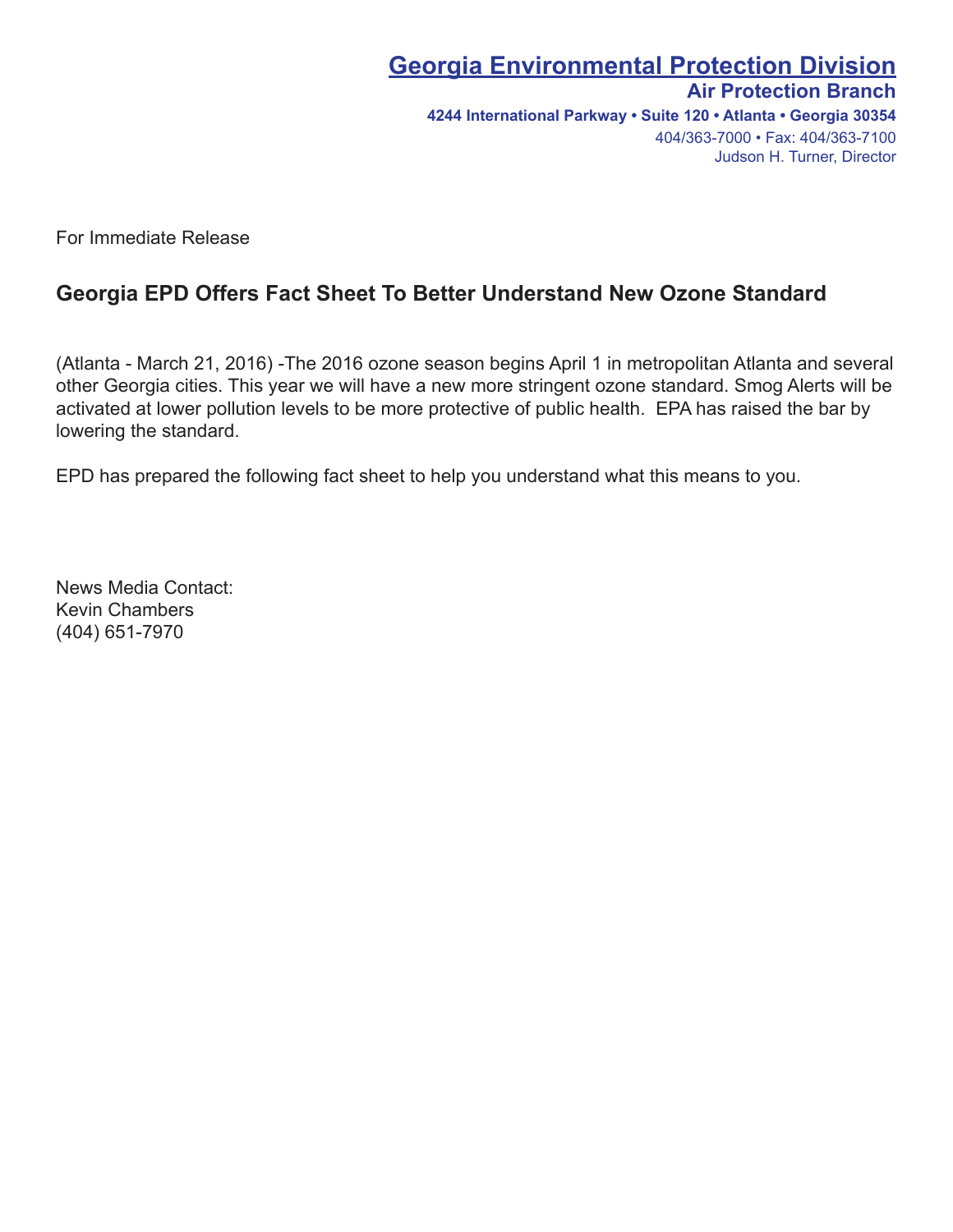#### *New Lower Ozone Standard*

US EPA has raised the bar by again lowering the National Ambient Air Quality Standard (NAAQS) for ozone. This has happened in 1997, in 2008, and most recently in October 2015.

As you can see in the chart below, ozone pollution in all parts of Georgia has steadily declined over the years -- as have EPA's thresholds (in parts per billion) for unhealthy air and ozone violations (see 1997, 2008 and 2015 NAAQS levels).



#### *How will this affect you?*

If you notice more smog alerts in the 2016 ozone season, it simply reflects a more stringent standard that offers greater protection for your health. This does not mean that the air quality is getting worse. It means that you are being notified earlier, at a lower pollution level, so that you can take quicker precaution measures.

#### *What does this mean? Is Orange the new Yellow?*

*"*Breakpoint" numbers in the Air Quality Index (AQI) have been lowered. During the 2015 and earlier ozone seasons, an air quality reading of 55ppb would not have triggered a smog alert. It would have been classified as a CODE GREEN or "Good" air quality day. This year during the 2016 ozone season, that same reading will trigger a CODE YELLOW or "Moderate" air quality day. So although a CODE YELLOW smog alert indicates that there may be a moderate health concern for those people who are unusually sensitive to air pollution, the actual level of air pollutants may be no greater than it was last year during a CODE GREEN day. See the chart below to understand the actual changes to the "Breakpoints."



\*The Significant Harm Level for ozone is 600 ppb, two-hour average

*The quality of the air is not changing – just the way the data is interpreted.*